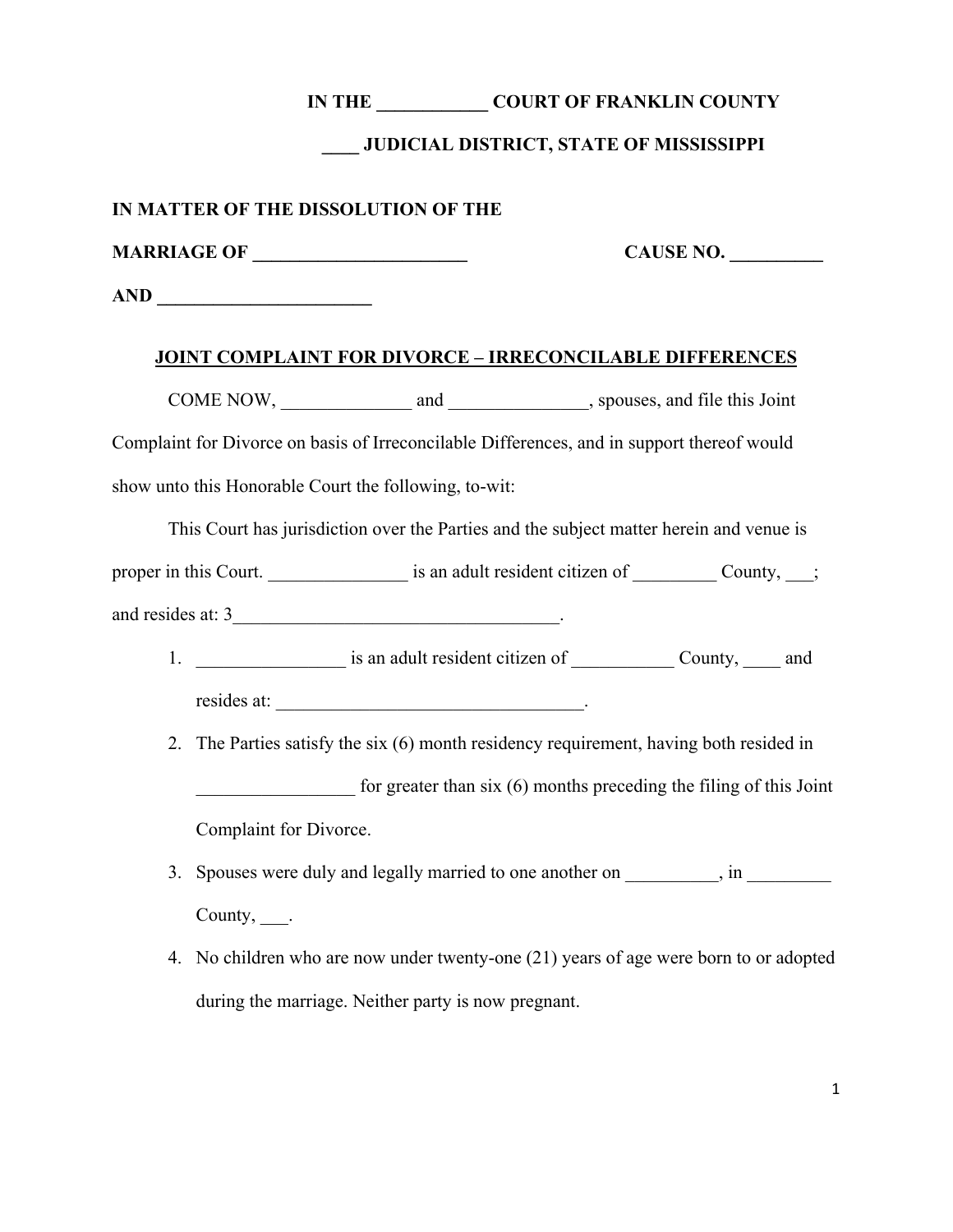- 5. Neither party is serving, on active duty, as a member of any branch of the United States Armed Forces.
- 6. Spouses separated on or about  $\qquad \qquad$ , in  $\qquad \qquad$  County,  $\qquad$ , and have not resided together as spouses since that date. Prior to their separation, spouses resided together at:  $\blacksquare$
- 7. Each believing their marriage to be irretrievably broken, both spouses desire and are entitled to obtain a full, final and complete divorce from one another on the grounds of Irreconcilable Differences, as specified in Miss. Code Ann. § 93-5-2.
- 8. Spouses have agreed upon all issues of the equitable division of all assets or property, both real and personal, acquired during the marriage and the settlement of all debts incurred during the term of the marriage and there are no property rights to be adjudicated between them. The Parties' written and executed Property Settlement Agreement is attached hereto as Exhibit "A". The Parties agree that the Property Settlement Agreement is adequate and sufficient.
- 9. The Parties further state that they do not know of any other cause of action in the State of Mississippi or any other state or territory involving the same claim or subject matter as this cause of action, and that there are no open, pending divorce actions by or between the Parties in any other jurisdictions.

WHEREFORE, PREMISES CONSIDERED, spouses pray that this Joint Complaint for Divorce – Irreconcilable Differences be received and filed; and that, upon a final hearing of this cause of action, this Honorable Court award unto the Parties a full, final and complete divorce from one another, accept the terms of the Property Settlement Agreement entered into by the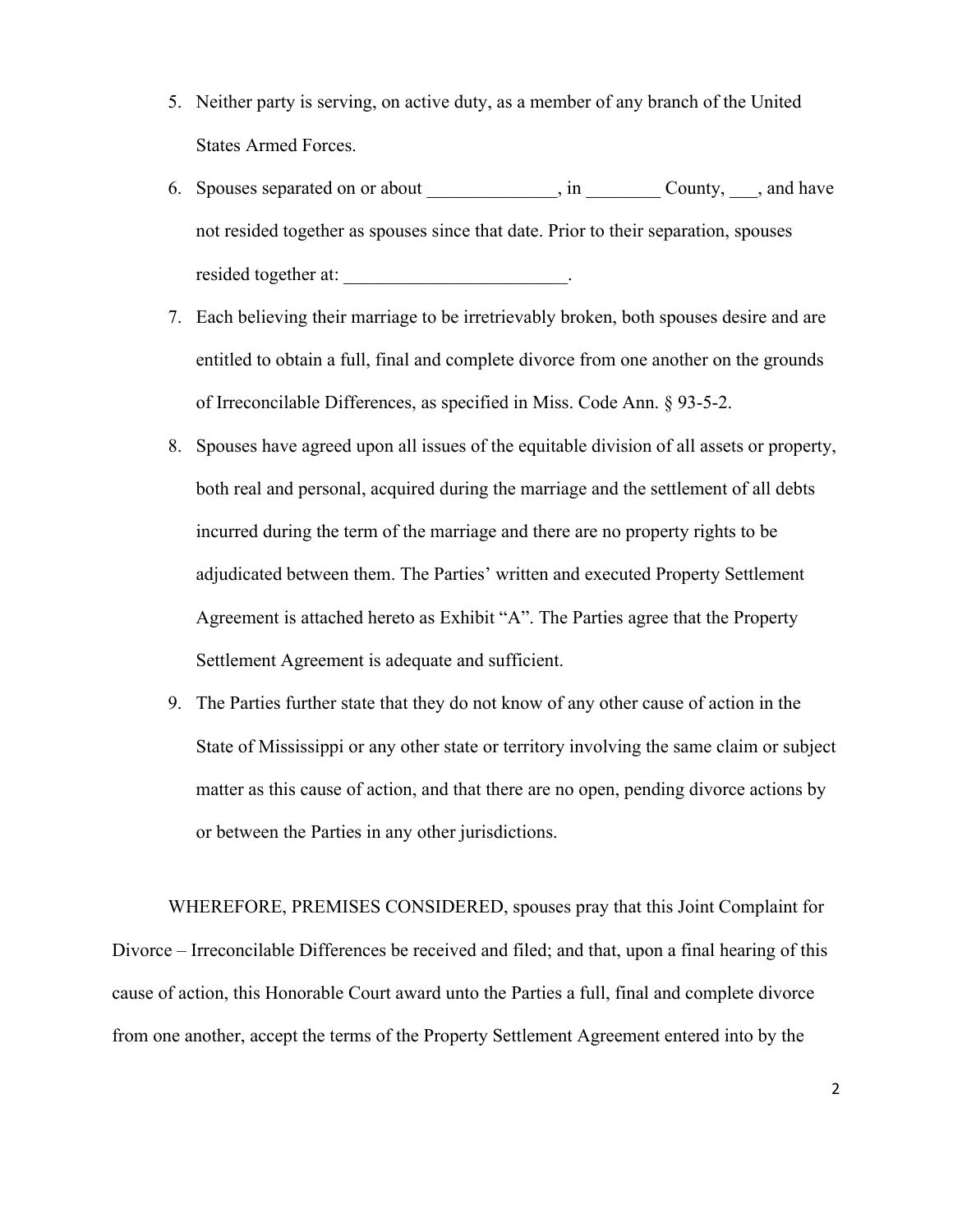Parties and incorporate the terms of this Agreement into the final judgment and decree of divorce; grant other such relief requested in this Complaint; and grant such incidental relief as shall hereafter be agreed upon by the Parties.

If the Parties have prayed for wrong, improper or insufficient relief, the Parties pray for such other relief, general or special, to which the Parties may be entitled in a Court of equity.

Respectfully Submitted:

SIGNATURE OF DATE

\_\_\_\_\_\_\_\_\_\_\_\_\_\_\_\_\_\_\_\_\_\_\_\_

MAILING ADDRESS

PHONE

SIGNATURE OF DATE

\_\_\_\_\_\_\_\_\_\_\_\_\_\_\_\_\_\_\_\_\_\_\_\_

MAILING ADDRESS

**PHONE**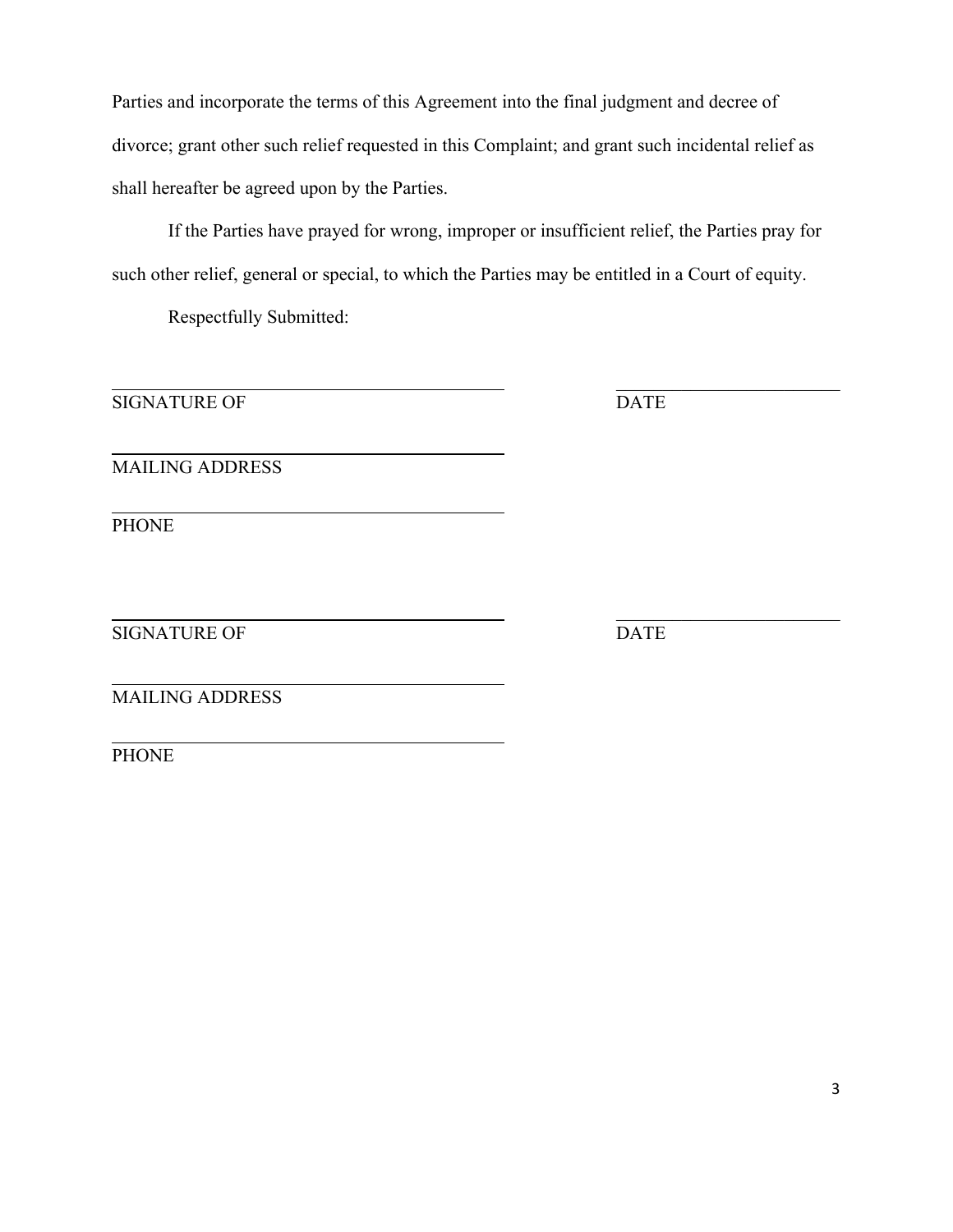**STATE OF \_\_\_\_\_\_\_\_\_\_\_\_\_\_\_\_\_\_\_\_\_ COUNTY OF \_\_\_\_\_\_\_\_\_\_\_\_\_\_\_\_\_\_\_**

Personally appeared before me, the undersigned authority in and for the County and State aforesaid, Sam Smith, who upon being first duly sworn stated that the matter and facts set forth in the above and foregoing Joint Complaint for Divorce – Irreconcilable Differences are true and correct as therein stated.

# (SAM SMITH'S) SIGNATURE

 $\mathcal{L}_\mathcal{L}$ 

GIVEN under my hand and official seal of office, on this the \_\_\_\_day of \_\_\_\_\_\_\_\_\_, 20\_\_\_.

# NOTARY PUBLIC

My Commission Expires: \_\_\_\_\_\_\_\_\_\_\_\_\_\_\_\_\_